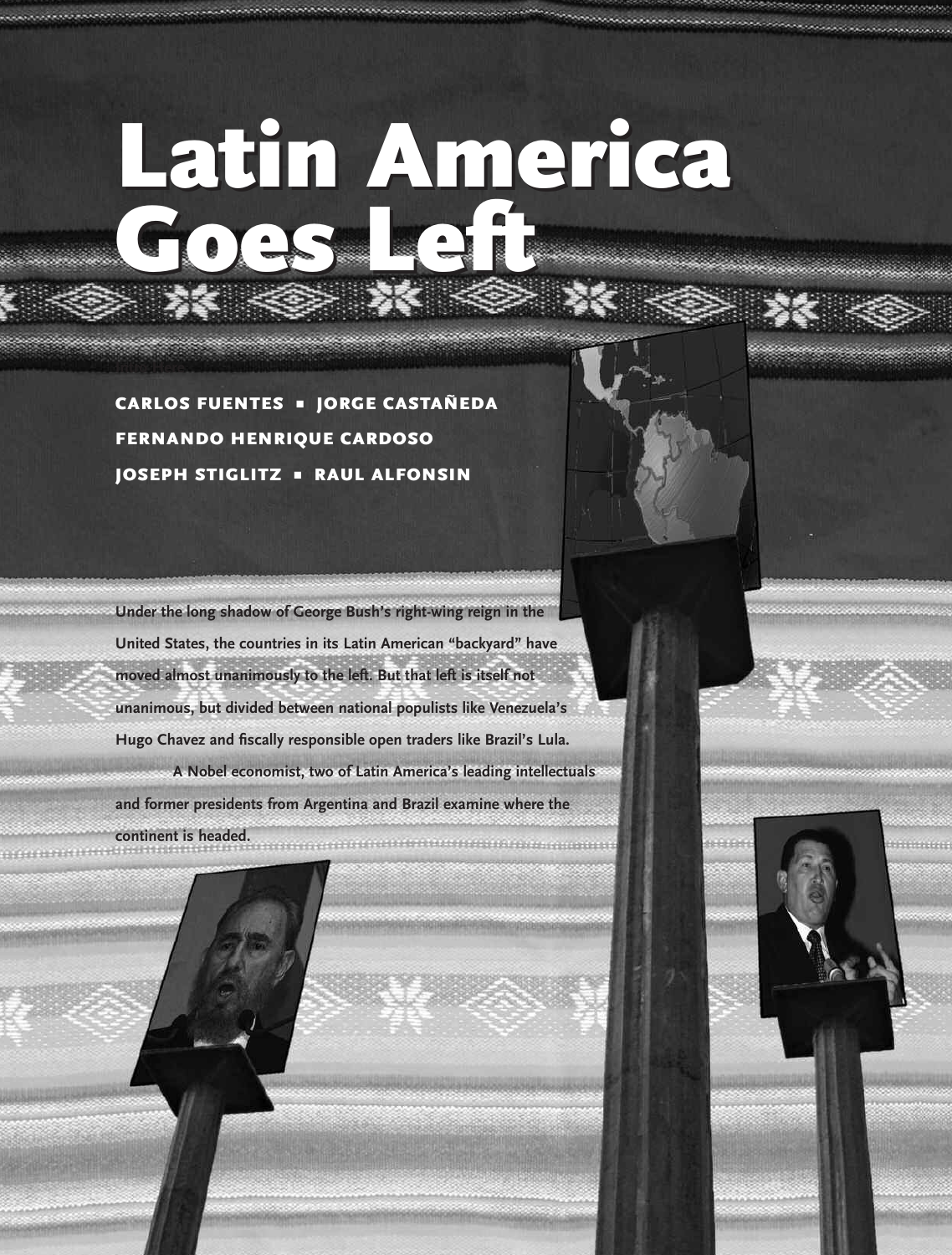## **Latin America's New Left**

**CARLOS FUENTES** *is one of Latin America's most celebrated novelists and essayists. His latest book is* THIS I BELIEVE: AN A TO Z OF A LIFE.

mexico city—The panorama of the present-day left in Latin America has recently been—and will continue to be—the object of passionate interpretations, each time touching on (a) the novelty of its return after long militaristic winters and democratic springs that never reached the broad popular base of the pyramid, and (b) a veritable smorgasbord or tossed salad of trends. Here is the way I see it.

Fidel Castro remains the dean of the Latin American left. He has been in power for almost a half-century thanks to several factors. First, United States aggression. Accustomed to dominating the island ever since the era of the Platt Amendment, the US encountered "the perfect fit"—the Castro Revolution, which it couldn't control.

An incredible game of errors: the hostility of 10 US administrations has only affirmed Castro's power. A famous cartoon depicts each American president since Eisenhower chanting the same mantra, "Fidel Castro is on the point of being overthrown." Carter's and Clinton's attempts at normalizing relations with Cuba failed; they weren't favored by Castro, who—second factor—has built up an authoritarian apparatus that rests on the base of defending against Yankee imperialism. This makes any opponent *ipso facto* into a potential traitor.This totalitarian mechanism is oiled by the enemy and lubricates itself.

What doesn't work for Castro is the economy. Attempts at diversification have failed. Cuba has returned to a mono-crop agriculture and to tourist exploitation. A gigolo economy long supported by the now extinct USSR, artificially abandoned at the end of the Cold War and rescued again by Venezuelan President Hugo Chávez's petroleum munificence. Cuba's merits—education and health—will survive the regime. And Chávez's aid is as fleeting as the person himself.

As head of state of the world's fifth-largest exporter of oil, Hugo Chávez struts around like a leftist leader. In reality, he is a tropical Mussolini, always ready to benevolently lavish his oil riches, while sacrificing the sources of production and of employment at home. He attacks the US on commercial matters like a free-trade zone but doesn't dare touch the oil relations so dear to the Caracas government finances. Like Juan Perón, he combines a populist discourse with huge doses of social philanthropy. Unlike Perón, he is not constructing a local diversified industry. Chávez and his mirages will fade away. A disenchanted populace will seek new roads without having learned too much.The Venezuelan left should already be considering its post-Chávez project.

*As head of state of the world's fifth-largest exporter of oil, Hugo Chávez struts around like a leftist leader. In reality, he is a tropical Mussolini, always ready to benevolently lavish his oil riches, while sacrificing the sources of production and of employment at home.*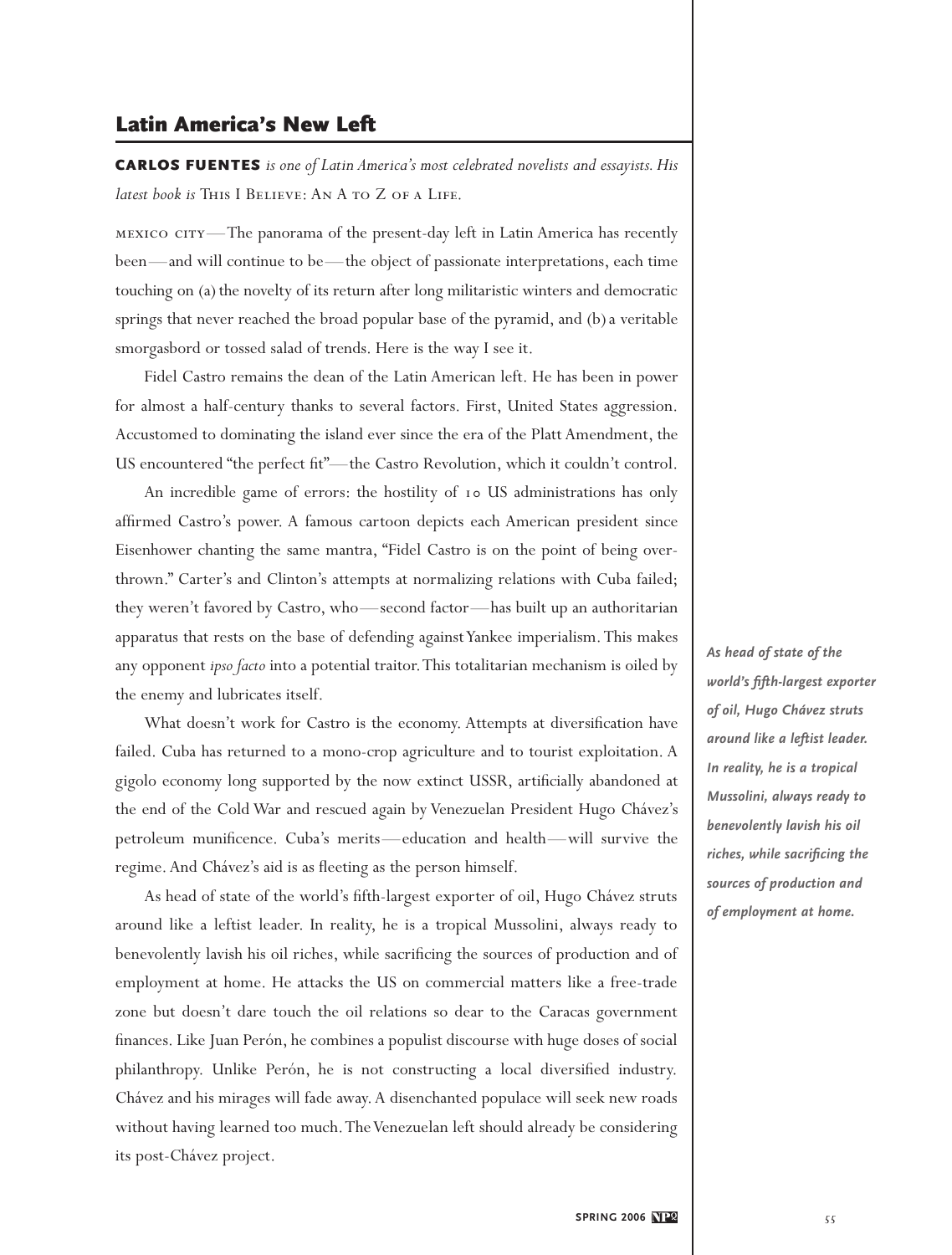At the other extreme of America lie the southern leftists. Hesitantly, Néstor Kirchner's regime in Argentina wavers between an intolerant and a soft neo-Peronism. Surprisingly,Tabaré Vázquez's government in Uruguay is agile in its defense of national interests under both the leftist as well as the rightist rubric. Brazil's president, Luiz Inácio Lula da Silva, has achieved enormous economic and commercial success, but betrayed his popular electoral base. He sullies himself with scandals of corruption as melodramatic as the multiple faces of the ex-éminence gris of the regime who was his top aide, José Dirceu. Excluding the Lon Chaney of Brazilian politics, it is hoped that Lula's government, certain to be defeated in the coming elections, will leave the field as clear as possible to his successors.

The other face of the left in Latin America is represented, of course, by Ricardo Lagos of Chile. Under his mandate, Pinochetism was buried by the judicial authorities (revealing that the atrocious tyrant was also a sinister thief, the head of a Mafioso family of cynical crooks), and the president has dedicated himself not to condemning the past, but instead to constructing the future.

Market and state: The balance between both factors has assured the swift (and incomplete) development of Chile under socialism.The poverty level has gone from 40 percent to 18 percent. That is still a large percentage of poverty: Michelle Bachelet, who succeeded Lagos in March, has her task set out before her. But Lagos leaves behind a model that transcends the "Washington consensus," which did not cultivate either a high level of investment with sustained growth or greater growth with greater equity. He leaves Bachelet a model under construction that promises to preserve a macroeconomic stability that will enable her to urgently attend to the microeconomic underdevelopment with programs for employment, infrastructure, education, redistribution and economic opportunities.

This is the project that in broad terms would fit the renewed Mexican left, which 2006 presidential candidate Andres López Obrador currently represents. Demonized as a populist Herod and as a demagogue, López Obrador has just given a positive sign in the opening address of his campaign, delivered in Metlatonoc, Guerrero. "Let it be heard clearly and let it be heard far away: There will be a market economy, but the state will promote social development in order to fight inequality." And he added: "There will be macroeconomic stability and discipline in dealing with inflation and the public deficit."

Above all, López Obrador has declared that micro- as well as macroeconomics should combat the poverty that, as we all know, has been Mexico's most painful and permanent wound ever since Humboldt defined us at the beginning of the 19th century as the country of inequality, a poverty that has been our worst weakness, as

*Demonized as a populist Herod and as a demagogue, López Obrador has just given a positive sign in the opening address of his campaign, delivered in Metlatonoc, Guerrero. "Let it be heard clearly and let it be heard far away: There will be a market economy, but the state will promote social development in order to fight inequality."*